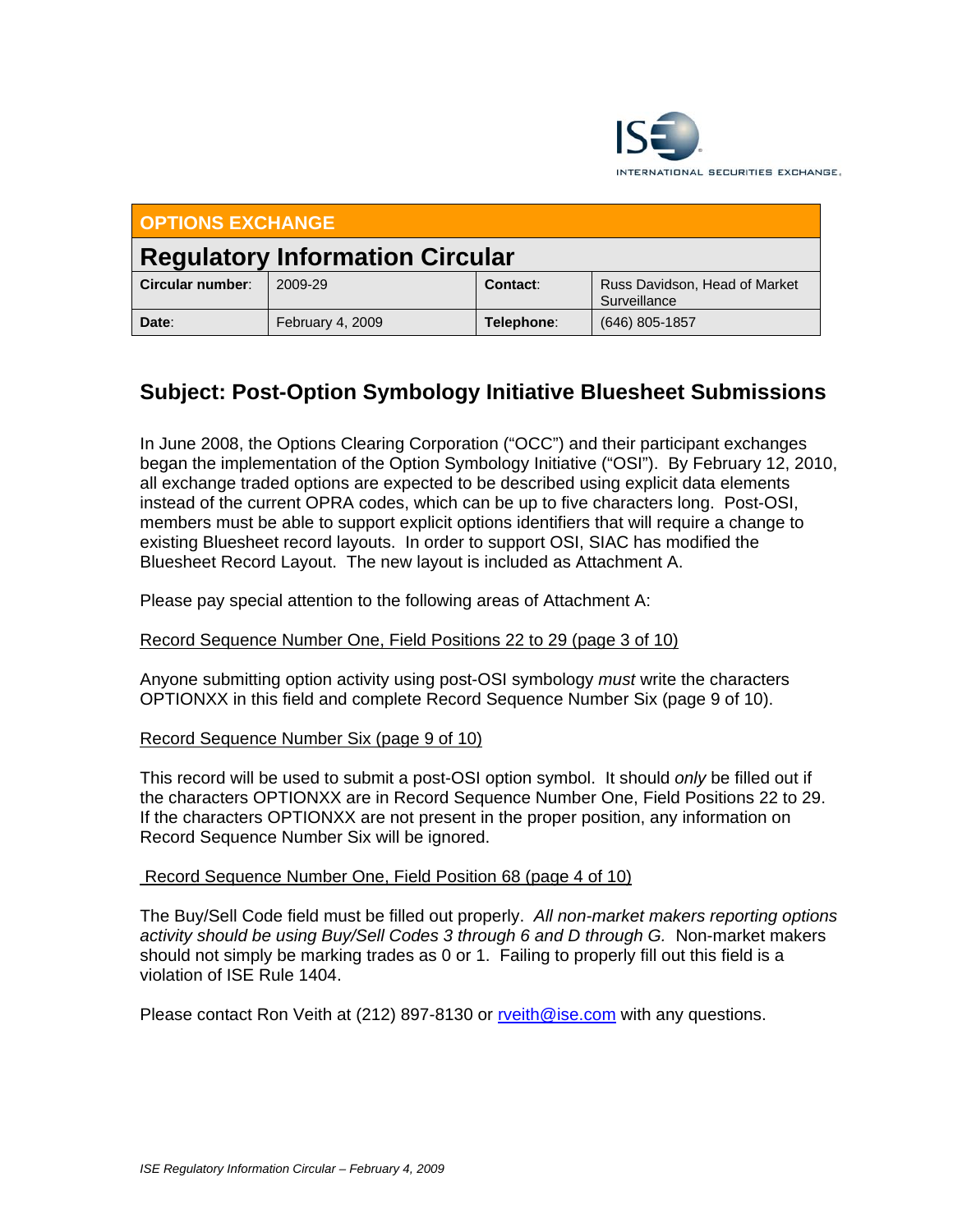#### \*\*\*\* THIS RECORD MUST BE THE FIRST RECORD OF THE FILE \*\*\*\*

| <b>FIELD POSITION</b> |    | <b>FIELD</b> |                                                | <b>FIELD</b>  |                | <b>PICTURE</b> | <b>DEFAULT</b>      |
|-----------------------|----|--------------|------------------------------------------------|---------------|----------------|----------------|---------------------|
| <b>FROM</b>           | TO | LENGTH       | FIELD NAME/DESCRIPTION/REMARKS                 | <b>FORMAT</b> | <b>JUSTIFY</b> | <b>CLAUSE</b>  | <b>VALUE</b>        |
|                       | 3  |              | 3 FILLER                                       | A             | LJ             | X(3)           | <b>HDR</b>          |
|                       | 5  |              | 2 FILLER                                       | A             | LJ             | X(2)           | .S                  |
| 6                     | 10 |              | 5 DTRK-SYSID                                   | N             | LJ             | 9(5)           | 12343               |
| 11                    | 12 |              | 2 FILLER                                       | A             | LJ             | X(2)           | .E                  |
| 13                    | 14 |              | 2 FILLER                                       | N             | LJ             | 9(2)           | 00                  |
| 15                    | 16 |              | 2 FILLER                                       | A             | LJ             | X(2)           | .C                  |
| 17                    | 20 |              | 4 DTRK-ORIGINATOR                              | A             | LJ             | X(4)           | --                  |
|                       |    |              | Please call SIAC for assignment (212) 383-2210 |               |                |                |                     |
| 21                    | 22 |              | 2 FILLER                                       | A             | LJ             | X(2)           | .S                  |
| 23                    | 26 |              | 4 DTRK-SUB-ORIGINATOR                          | A             | LJ             | X(4)           | $\sim$ $\sim$       |
|                       |    |              | Please call SIAC for assignment (212) 383-2210 |               |                |                |                     |
| 27                    | 27 |              | 1 FILLER                                       | A             | LJ             | X(1)           | В                   |
| 28                    | 33 |              | <b>6 DTRK-DATE</b>                             | N             | LJ             | 9(6)           | <b>MMDDYY</b>       |
|                       |    |              | Contains submission date.                      |               |                |                |                     |
| 34                    | 34 |              | 1 FILLER                                       | Α             | LJ             | X(1)           | B                   |
| 35                    | 59 |              | 25 DTRK-DESCRIPTION                            | A             | LJ             | X(25)          | <b>FIRM TRADING</b> |
|                       |    |              | Required to identify this file.                |               |                |                | <b>INFORMATION</b>  |
| 60                    | 80 |              | 21 FILLER                                      | A             | LJ             | X(21)          | B                   |
|                       |    |              |                                                |               |                |                |                     |

Packed = P Binary = B Validation Required =  $R$ 

Lives – Code<br>
Manumeric = A (All CAPS) Default Values – Code<br>
Blanks = B<br>
Blanks = B<br>
Default Values – Code<br>
Default Values – Code<br>
Blanks = B<br>
Default Values – Code<br>
Default Values – Code<br>
Default Values – Code<br>
Default V Alphanumeric = A (All CAPS) Blanks = B RJ = Right Justification of Data Numeric = N Zero = Z LJ = Left Justification of Data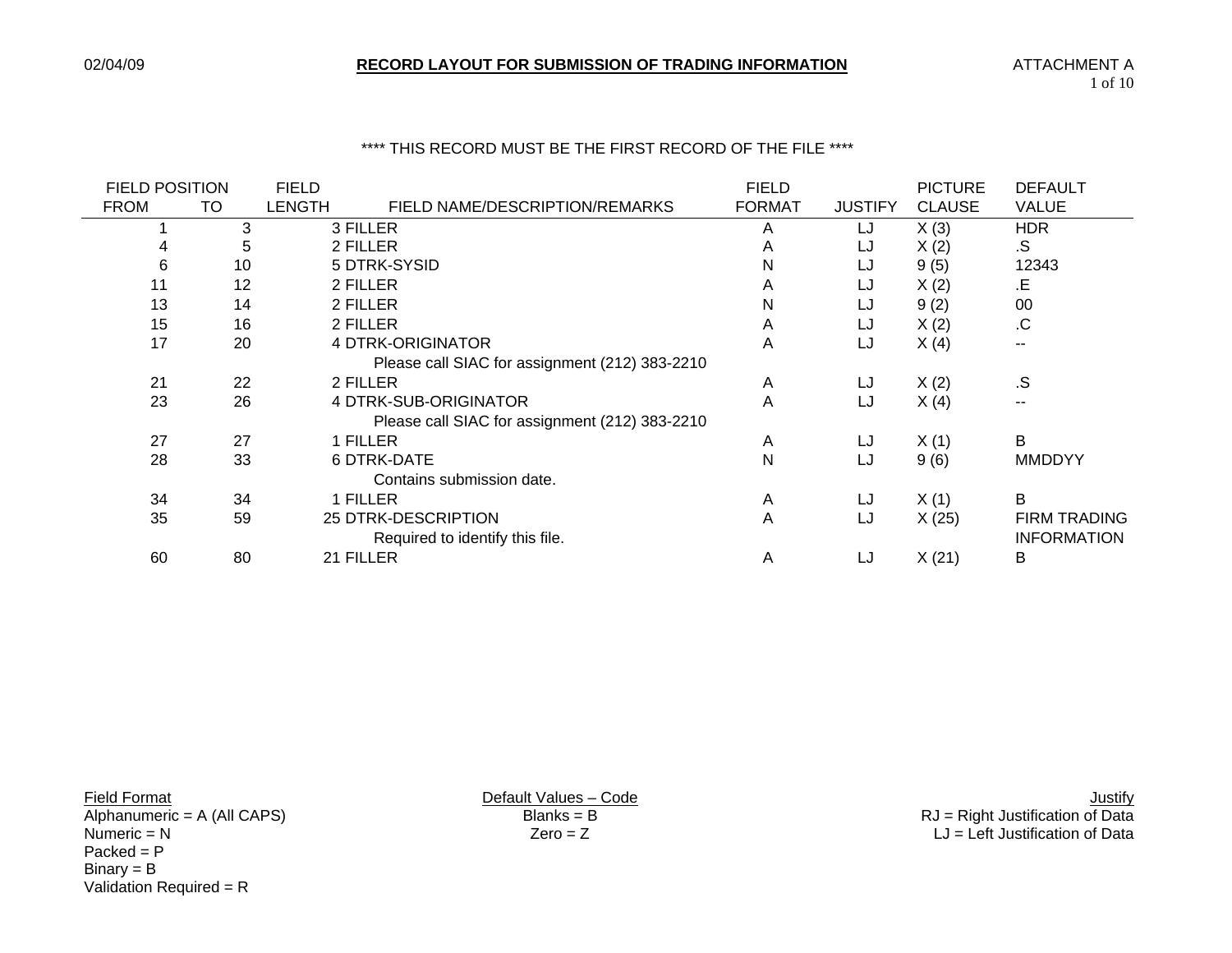| <b>FIELD POSITION</b>                                                                               |             | <b>FIELD</b>  |                                                                                                                                                                                                                                                                                                                                                                                                                                                       | <b>FIELD</b>  |                          | <b>PICTURE</b> | <b>DEFAULT</b>                                                                   |
|-----------------------------------------------------------------------------------------------------|-------------|---------------|-------------------------------------------------------------------------------------------------------------------------------------------------------------------------------------------------------------------------------------------------------------------------------------------------------------------------------------------------------------------------------------------------------------------------------------------------------|---------------|--------------------------|----------------|----------------------------------------------------------------------------------|
| <b>FROM</b>                                                                                         | <b>TO</b>   | <b>LENGTH</b> | FIELD NAME/DESCRIPTION/REMARKS                                                                                                                                                                                                                                                                                                                                                                                                                        | <b>FORMAT</b> | <b>JUSTIFY</b>           | <b>CLAUSE</b>  | <b>VALUE</b>                                                                     |
| 1                                                                                                   | $\mathbf 1$ |               | 1 HEADER RECORD CODE<br>Value: Low Values OR ZERO                                                                                                                                                                                                                                                                                                                                                                                                     | A             |                          | X              | --                                                                               |
| $\overline{2}$                                                                                      | 5           |               | 4 SUBMITTING BROKER NUMBER                                                                                                                                                                                                                                                                                                                                                                                                                            | A-R           | LJ                       | X(4)           | B                                                                                |
|                                                                                                     |             |               | If NSCC member use NSCC clearing number. If not a NSCC member, use clearing number assigned to you<br>by your clearing agency.                                                                                                                                                                                                                                                                                                                        |               |                          |                |                                                                                  |
| 6                                                                                                   | 40          |               | 35 FIRM'S REQUEST NUMBER<br>Tracking number used by the firm to record requests from an organization.                                                                                                                                                                                                                                                                                                                                                 | A             |                          | X(35)          | B                                                                                |
| 41                                                                                                  | 46          |               | <b>6 FILE CREATION DATE</b><br>Format is YYMMDD                                                                                                                                                                                                                                                                                                                                                                                                       | A             | $\overline{\phantom{a}}$ | X(6)           |                                                                                  |
| 47                                                                                                  | 54          |               | <b>8 FILE CREATION TIME</b><br>Format is HH:MM:SS                                                                                                                                                                                                                                                                                                                                                                                                     | A             | $\overline{\phantom{a}}$ | X(8)           |                                                                                  |
| 55                                                                                                  | 55          |               | 1 REQUESTOR CODE<br>Requesting Organization Identification Values:<br>$A = New York Stock Exchange$<br><b>B</b> = NYSE Alternext<br>C = Chicago Stock Exchange<br>$D = NASDAQ$ OMX PHLX<br>$E = NYSE$ Arca<br>$F = Boston Stock Exchange$<br>G = National Stock Exchange<br>$H = BATS$ Trading<br>I = International Securities Exchange<br>$K =$ Chicago Board Options Exchange<br>$R = FINRA$<br>$X =$ Securities Exchange Commission<br>$Z =$ Other | Α             | $\mathbf{u}$             | $\times$       |                                                                                  |
| 56                                                                                                  | 70          |               | 15 REQUESTING ORGANIZATION NUMBER<br>Number assigned by requesting organization                                                                                                                                                                                                                                                                                                                                                                       | Α             | LJ                       | X(15)          | B                                                                                |
| 71                                                                                                  | 80          |               | 10 FILLER                                                                                                                                                                                                                                                                                                                                                                                                                                             | A             | $\sim$ $-$               | X(10)          | $\sf B$                                                                          |
| <b>Field Format</b><br>Alphanumeric = A (All CAPS)<br>Numeric $= N$<br>$Packet = P$<br>$Binary = B$ |             |               | Default Values - Code<br>$Blanks = B$<br>$Zero = Z$                                                                                                                                                                                                                                                                                                                                                                                                   |               |                          |                | Justify<br>RJ = Right Justification of Data<br>$LJ = Left$ Justification of Data |

Validation Required = R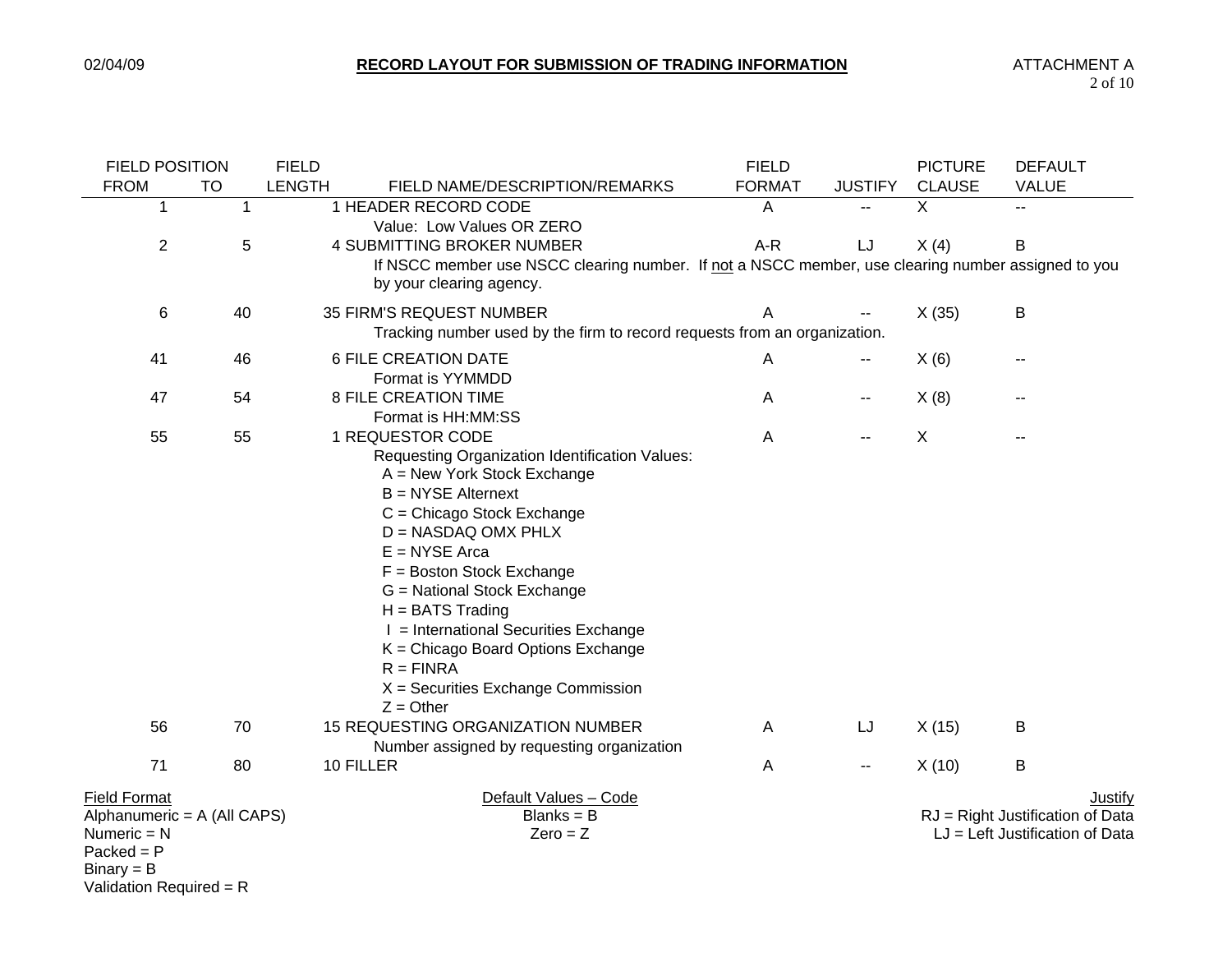| <b>FIELD POSITION</b> |                                                                                 | <b>FIELD</b> |                                                                                                                                                                                                                                                                                                                                                                   | <b>FIELD</b>  |                | <b>PICTURE</b> | <b>DEFAULT</b> |  |  |
|-----------------------|---------------------------------------------------------------------------------|--------------|-------------------------------------------------------------------------------------------------------------------------------------------------------------------------------------------------------------------------------------------------------------------------------------------------------------------------------------------------------------------|---------------|----------------|----------------|----------------|--|--|
| <b>FROM</b>           | TO                                                                              | LENGTH       | FIELD NAME/DESCRIPTION/REMARKS                                                                                                                                                                                                                                                                                                                                    | <b>FORMAT</b> | <b>JUSTIFY</b> | <b>CLAUSE</b>  | <b>VALUE</b>   |  |  |
|                       |                                                                                 |              | 1 RECORD SEQUENCE NUMBER ONE                                                                                                                                                                                                                                                                                                                                      | A             |                | X.             | $-$            |  |  |
|                       |                                                                                 |              | The first record of the transaction. Value: 1                                                                                                                                                                                                                                                                                                                     |               |                |                |                |  |  |
| 2                     | 5                                                                               |              | <b>4 SUBMITTING BROKER NUMBER</b>                                                                                                                                                                                                                                                                                                                                 | $A-R$         | LJ             | X(4)           |                |  |  |
|                       |                                                                                 |              | Identical to Submitting Broker Number in Header Record                                                                                                                                                                                                                                                                                                            |               |                |                |                |  |  |
| 6                     | 9                                                                               |              | <b>4 OPPOSING BROKER NUMBER</b>                                                                                                                                                                                                                                                                                                                                   | A-R           | LJ             | X(4)           | B              |  |  |
|                       |                                                                                 |              | The NSCC clearing house number of the broker on the other side of the trade.                                                                                                                                                                                                                                                                                      |               |                |                |                |  |  |
| 10                    | 21                                                                              |              | <b>12 CUSIP NUMBER</b>                                                                                                                                                                                                                                                                                                                                            |               | LJ             | X(12)          | B              |  |  |
|                       |                                                                                 |              | The cusip number assigned to the security. Left justified since the number is nine characters at present (8+<br>check digit) but will expand in the future.                                                                                                                                                                                                       |               |                |                |                |  |  |
| 22                    | 29                                                                              |              | <b>8 TICKER SYMBOL</b>                                                                                                                                                                                                                                                                                                                                            | A-R           | LJ             | X(8)           | В              |  |  |
|                       |                                                                                 |              | The symbol assigned to this security. For options (pre-OSI), the OPRA option symbol (space), OPRA<br>expiration month symbol and OPRA strike price symbol should be used. (Ex. Maytag May 20 call option series<br>would be reported as MYG ED. This example uses six spaces in the field with a space between the OPRA<br>symbol and the OPRA expiration month.) |               |                |                |                |  |  |
|                       |                                                                                 |              | Post OSI this field must contain OPTIONXX and a Record Sequence Number Six must be completed                                                                                                                                                                                                                                                                      |               |                |                |                |  |  |
| 30                    | 35                                                                              |              | <b>6 TRADE DATE</b>                                                                                                                                                                                                                                                                                                                                               | A-R           |                | X(6)           | В              |  |  |
|                       |                                                                                 |              | The date this trade executed. Format is YYMMDD.                                                                                                                                                                                                                                                                                                                   |               |                |                |                |  |  |
| 36                    | 41                                                                              |              | <b>6 SETTLEMENT DATE</b>                                                                                                                                                                                                                                                                                                                                          | A             | --             | X(6)           | B              |  |  |
|                       |                                                                                 |              | The date this trade will settle. Format is YYMMDD                                                                                                                                                                                                                                                                                                                 |               |                |                |                |  |  |
| 42                    | 53                                                                              |              | <b>12 QUANTITY</b>                                                                                                                                                                                                                                                                                                                                                | N-R           | <b>RJ</b>      | 9(12)          | Z              |  |  |
|                       |                                                                                 |              | The number of shares or quantity of bonds or option contracts.                                                                                                                                                                                                                                                                                                    |               |                |                |                |  |  |
| 54                    | 67                                                                              |              | <b>14 NET AMOUNT</b>                                                                                                                                                                                                                                                                                                                                              | N             | <b>RJ</b>      | S9(12)V99      | Z              |  |  |
|                       | The proceeds of sales or cost of purchases after commissions and other charges. |              |                                                                                                                                                                                                                                                                                                                                                                   |               |                |                |                |  |  |

 $Packet = P$  $Binary = B$ Validation Required = R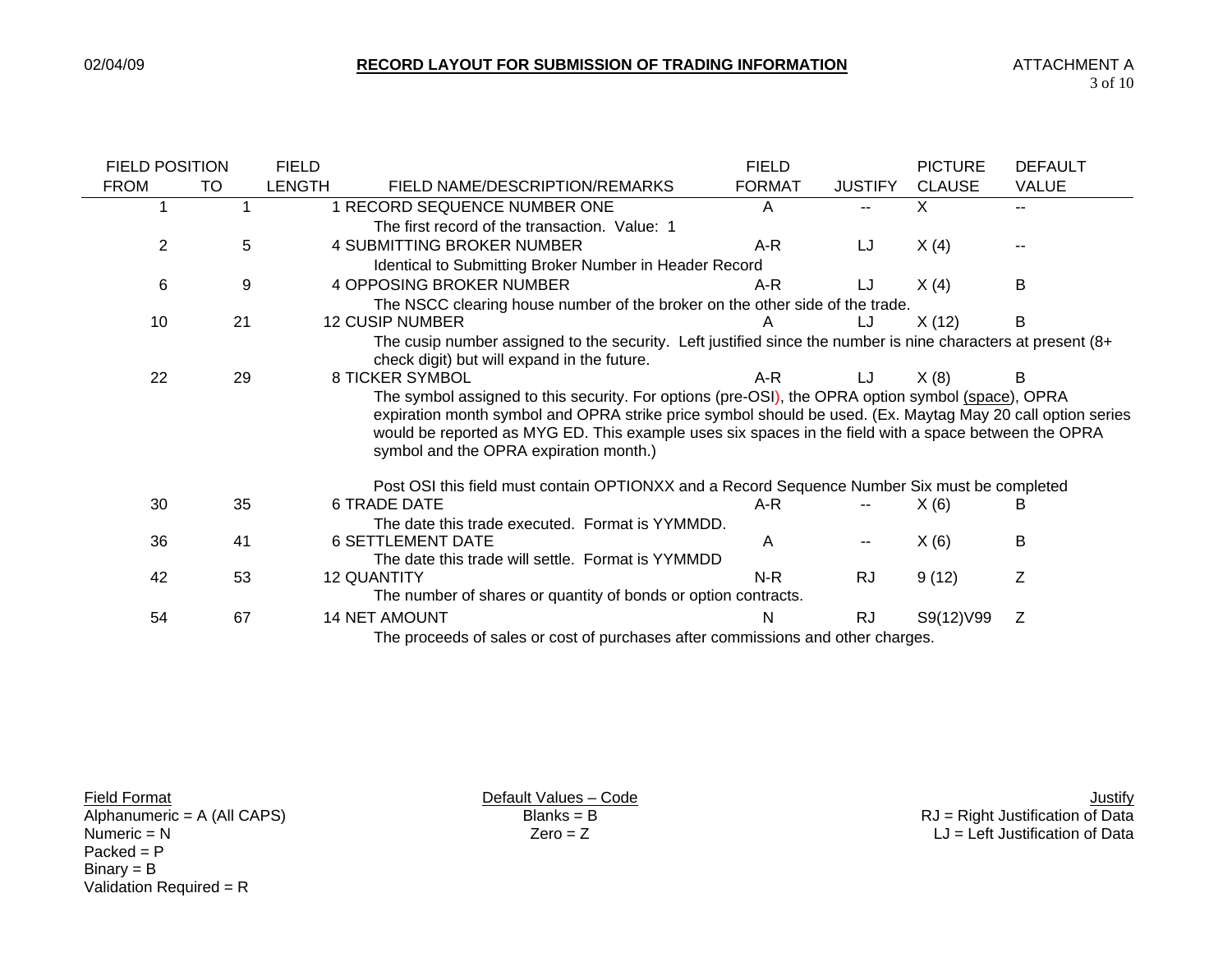| <b>FIELD POSITION</b>       |           | <b>FIELD</b>  |                                                                                                                        | <b>FIELD</b>  |                | <b>PICTURE</b> | <b>DEFAULT</b>                    |
|-----------------------------|-----------|---------------|------------------------------------------------------------------------------------------------------------------------|---------------|----------------|----------------|-----------------------------------|
| <b>FROM</b>                 | <b>TO</b> | <b>LENGTH</b> | FIELD NAME/DESCRIPTION/REMARKS                                                                                         | <b>FORMAT</b> | <b>JUSTIFY</b> | <b>CLAUSE</b>  | <b>VALUE</b>                      |
| 68                          | 68        |               | 1 BUY/SELL CODE                                                                                                        | $A-R$         | $\overline{a}$ | $\sf X$        | B                                 |
|                             |           |               | Values: $0 = Buy$ , $1 = Sale$ , $2 = Short$ Sale, $3 = Buy$ Open, $4 = Sell$ Open, $5 = Sell$ Close, $6 = Buy$ Close. |               |                |                |                                   |
|                             |           |               | $A = Buy$ Cancel, $B = Sell$ Cancel, $C =$ Short Sale Cancel, $D = Buy$ Open Cancel, $E = Sell$ Open Cancel, $F =$     |               |                |                |                                   |
|                             |           |               | Sell Close Cancel, G = Buy Close Cancel. Values 3 to 6 and D to G are for options only                                 |               |                |                |                                   |
| 69                          | 78        |               | 10 PRICE                                                                                                               | $N-R$         | <b>RJ</b>      | 9(4)V(6)       | Z                                 |
|                             |           |               | The transaction price. Format: \$\$\$\$ CCCCCC.                                                                        |               |                |                |                                   |
| 79                          | 79        |               | 1 EXCHANGE CODE                                                                                                        | $A-R$         | --             | X              | B                                 |
|                             |           |               | Exchange where trade was executed. Values:                                                                             |               |                |                |                                   |
|                             |           |               | A = New York Stock Exchange                                                                                            |               |                |                |                                   |
|                             |           |               | $B = NYSE$ Alternext                                                                                                   |               |                |                |                                   |
|                             |           |               | $C =$ Chicago Stock Exchange                                                                                           |               |                |                |                                   |
|                             |           |               | $D = NASDAQ OMX PHLX$                                                                                                  |               |                |                |                                   |
|                             |           |               | $E = NYSE$ Arca                                                                                                        |               |                |                |                                   |
|                             |           |               | $F = Boston Stock Exchange$                                                                                            |               |                |                |                                   |
|                             |           |               | G = National Stock Exchange                                                                                            |               |                |                |                                   |
|                             |           |               | $H = BATS$ Trading                                                                                                     |               |                |                |                                   |
|                             |           |               | I = International Securities Exchange                                                                                  |               |                |                |                                   |
|                             |           |               | $K =$ Chicago Board Options Exchange                                                                                   |               |                |                |                                   |
|                             |           |               | L = London Stock Exchange                                                                                              |               |                |                |                                   |
|                             |           |               | M = Toronto Stock Exchange                                                                                             |               |                |                |                                   |
|                             |           |               | N = Montreal Stock Exchange                                                                                            |               |                |                |                                   |
|                             |           |               | O = TSX Venture Exchange                                                                                               |               |                |                |                                   |
|                             |           |               | $Q = FINRA$ ADF                                                                                                        |               |                |                |                                   |
|                             |           |               | R = NASDAQ/NASDAQ Options Market                                                                                       |               |                |                |                                   |
|                             |           |               | $S = Over-the-Counter$                                                                                                 |               |                |                |                                   |
|                             |           |               | T = Tokyo Stock Exchange                                                                                               |               |                |                |                                   |
|                             |           |               | W = CBSX (CBOE Stock Exchange)                                                                                         |               |                |                |                                   |
|                             |           |               | $Z =$ Other                                                                                                            |               |                |                |                                   |
| 80                          | 80        |               | 1 BROKER/DEALER CODE                                                                                                   | $A-R$         |                | X              | B                                 |
|                             |           |               | Indicate if trade was done for another Broker/Dealer. Values: $0 = No$ ; $1 = Yes$                                     |               |                |                |                                   |
| <b>Field Format</b>         |           |               | Default Values - Code                                                                                                  |               |                |                | Justify                           |
| Alphanumeric = A (All CAPS) |           |               | $Blanks = B$                                                                                                           |               |                |                | RJ = Right Justification of Data  |
| Numeric $= N$               |           |               | $Zero = Z$                                                                                                             |               |                |                | $LJ = Left$ Justification of Data |
| $Packet = P$                |           |               |                                                                                                                        |               |                |                |                                   |
| $Binary = B$                |           |               |                                                                                                                        |               |                |                |                                   |
| Validation Required = R     |           |               |                                                                                                                        |               |                |                |                                   |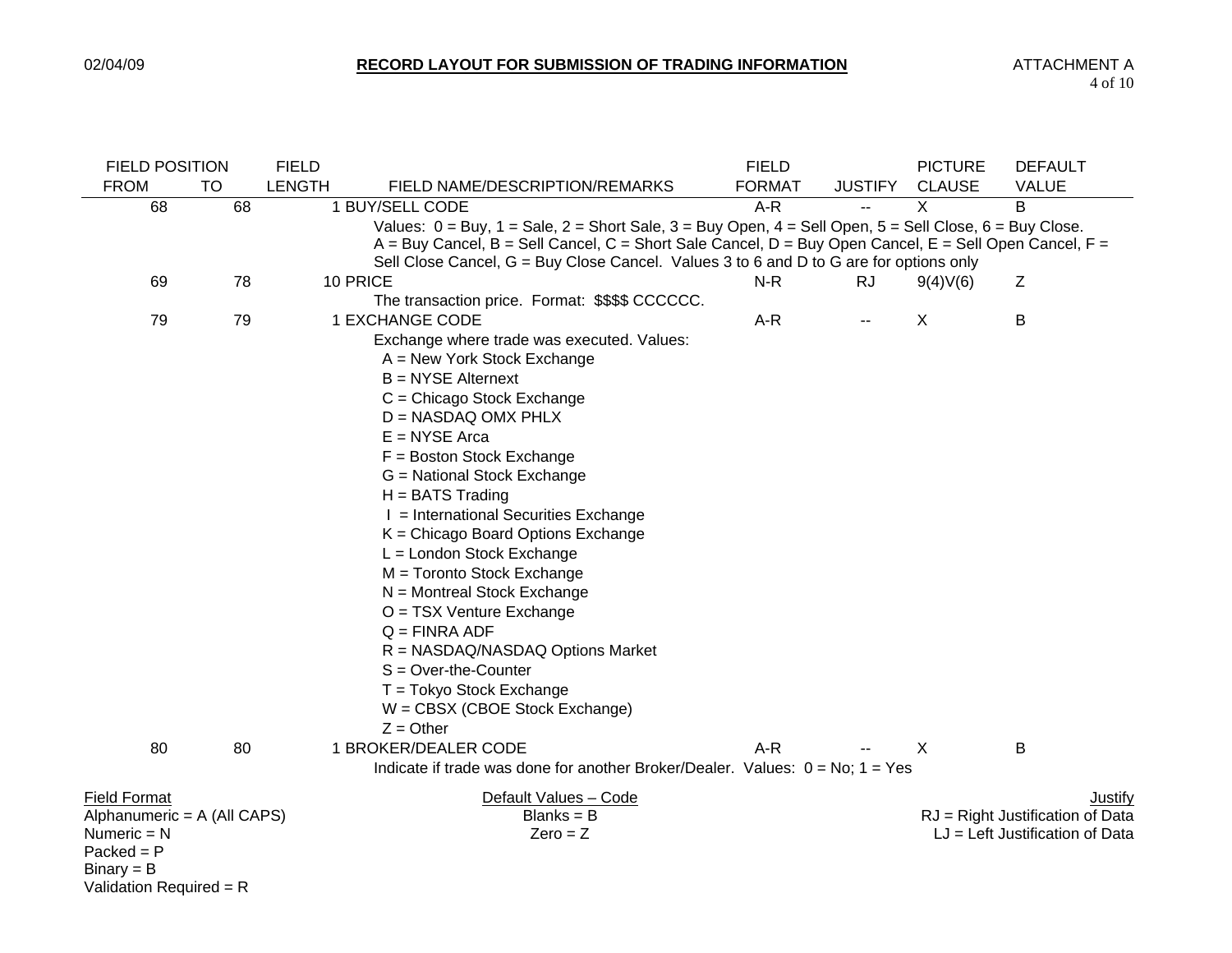| <b>FIELD POSITION</b> |    | <b>FIELD</b>  |                                                                                                                | <b>FIELD</b>  |                | <b>PICTURE</b> | <b>DEFAULT</b> |
|-----------------------|----|---------------|----------------------------------------------------------------------------------------------------------------|---------------|----------------|----------------|----------------|
| <b>FROM</b>           | TO | <b>LENGTH</b> | FIELD NAME/DESCRIPTION/REMARKS                                                                                 | <b>FORMAT</b> | <b>JUSTIFY</b> | <b>CLAUSE</b>  | <b>VALUE</b>   |
|                       |    |               | 1 RECORD SEQUENCE NUMBER TWO<br>Value: 2                                                                       | A             |                | X              | $\sim$ $\sim$  |
| $\overline{2}$        | 2  |               | 1 SOLICITED CODE<br>Values: $0 = No$ ; $1 = Yes$                                                               | A-R           |                | X              | B              |
| 3                     | 4  |               | 2 STATE CODE<br>Standard Postal two character identification.                                                  | A-R           | $\sim$         | X(2)           | B              |
| 5                     | 14 |               | 10 ZIP CODE/COUNTRY CODE<br>Zip Code -- five or nine character (zip plus four)                                 | A-R           | LJ             | X(10)          | B              |
| 15                    | 22 |               | Country code -- for future use.<br>8 BRANCH OFFICE/REGISTERED<br>REPRESENTATIVE NUMBER                         | A-R           | LJ             | X(8)           | B              |
|                       |    |               | Each treated as a four-character field. Both are left justified.                                               |               |                |                |                |
| 23                    | 28 |               | <b>6 DATE ACCOUNT OPENED</b><br>Format is YYMMDD                                                               | A-R           |                | X(6)           | В              |
| 29                    | 48 |               | 20 SHORT NAME FIELD<br>Contains last name followed by comma (or space) then as much of first name as will fit. | A             | LJ             | X(20)          | B              |
|                       |    |               |                                                                                                                |               |                |                |                |
| 49                    | 78 |               | 30 EMPLOYER NAME                                                                                               | A             | LJ             | X(30)          | B              |
| 79                    | 79 |               | 1 TIN 1 INDICATOR<br>Values: $1 = SS#$ ; $2 = TIN$                                                             | $A-R$         |                | X              | B              |
| 80                    | 80 |               | 1 TIN 2 INDICATOR<br>Values: $1 = SS#$ ; $2 = TIN -$ for future use.                                           | A             |                | X              | B              |

 $Packet = P$  $Binary = B$ Validation Required = R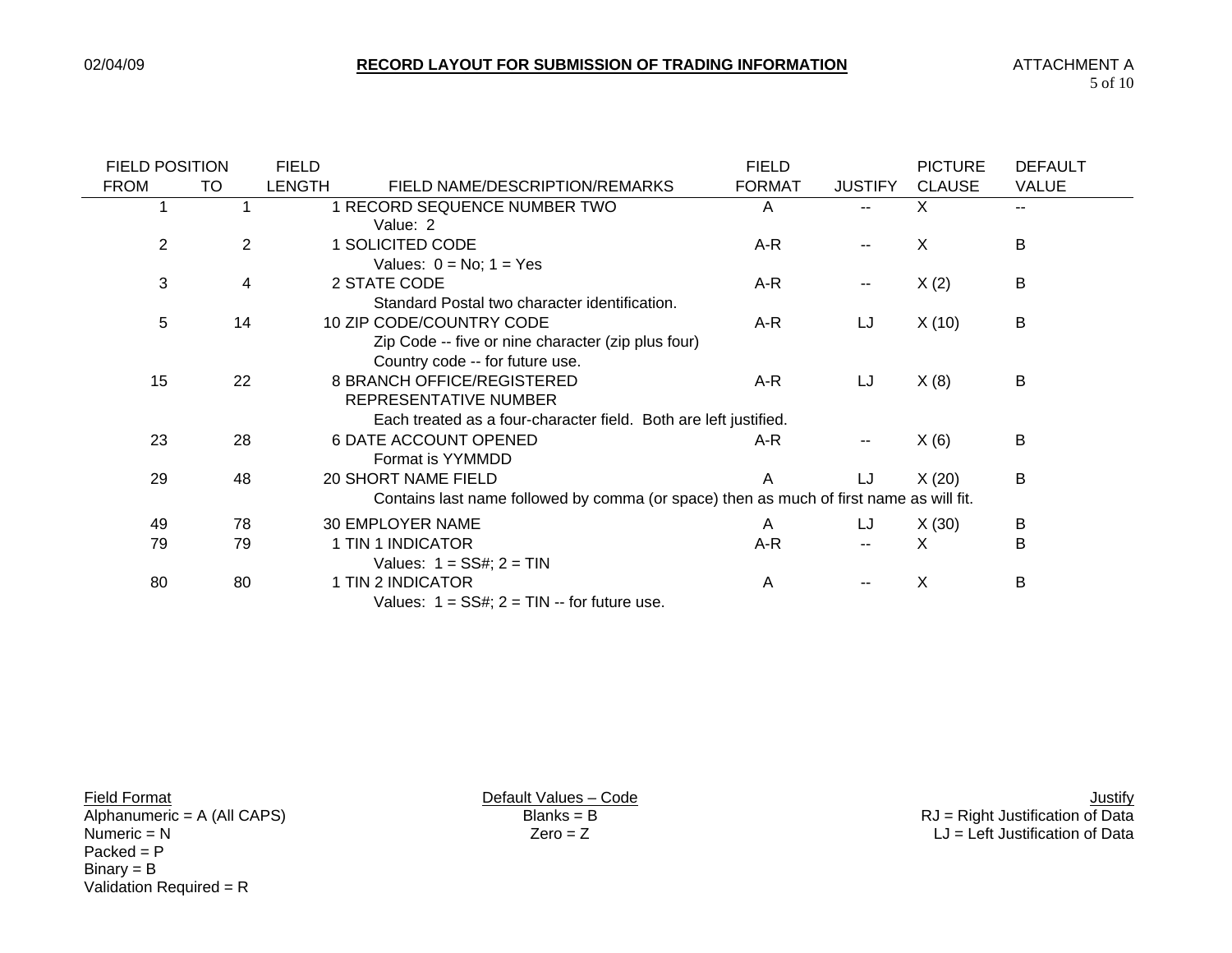| <b>FIELD POSITION</b> |    | <b>FIELD</b> |                                                                                         | <b>FIELD</b>  |                | <b>PICTURE</b> | <b>DEFAULT</b> |
|-----------------------|----|--------------|-----------------------------------------------------------------------------------------|---------------|----------------|----------------|----------------|
| <b>FROM</b>           | TO | LENGTH       | FIELD NAME/DESCRIPTION/REMARKS                                                          | <b>FORMAT</b> | <b>JUSTIFY</b> | <b>CLAUSE</b>  | <b>VALUE</b>   |
|                       |    |              | RECORD SEQUENCE NUMBER THREE<br>Value: 3                                                | Α             | --             | x              | $\sim$ $\sim$  |
| 2                     | 10 |              | 9 TIN ONE<br><b>Taxpayer Identification Number</b><br>Social Security or Tax ID Number. | A-R           | LJ             | X(9)           | B              |
| 11                    | 19 |              | 9 TIN TWO<br>Taxpayer Identification Number #2<br>Reserved for future use.              | A             | LJ             | X(9)           | B              |
| 20                    | 20 |              | 1 NUMBER OF N&A LINES                                                                   | A             | $- -$          | X              | B              |
| 21                    | 50 |              | 30 NAME AND ADDRESS LINE ONE                                                            | A-R           | LJ             | X(30)          | B              |
| 51                    | 80 |              | 30 NAME AND ADDRESS LINE TWO                                                            | A-R           | LJ             | X(30)          | B              |

 $Packet = P$  $Binary = B$ Validation Required = R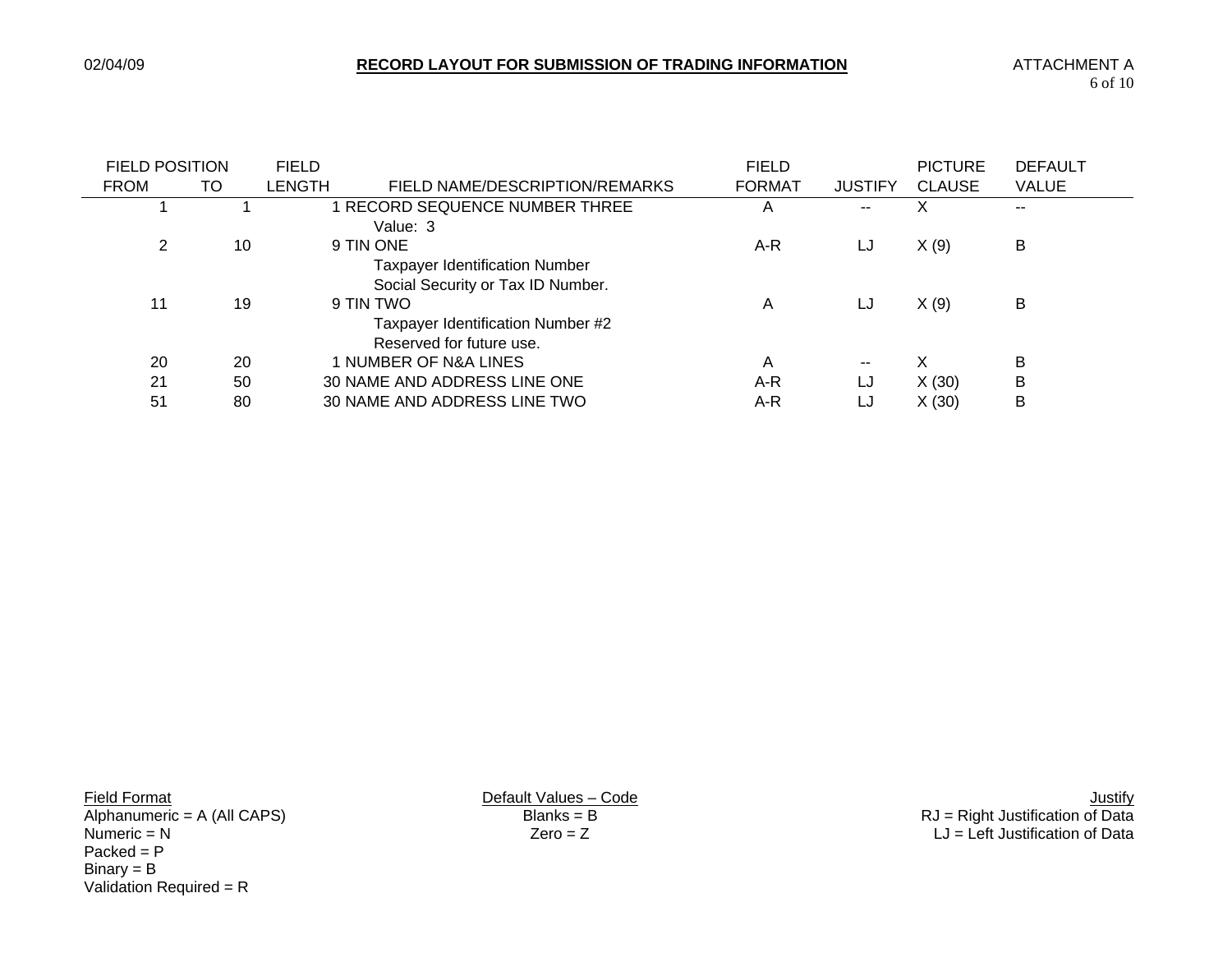| <b>FIELD POSITION</b> |    | <b>FIELD</b>  |                                     | <b>FIELD</b>  |                | <b>PICTURE</b> | <b>DEFAULT</b>           |
|-----------------------|----|---------------|-------------------------------------|---------------|----------------|----------------|--------------------------|
| <b>FROM</b>           | TO | <b>LENGTH</b> | FIELD NAME/DESCRIPTION/REMARKS      | <b>FORMAT</b> | <b>JUSTIFY</b> | <b>CLAUSE</b>  | <b>VALUE</b>             |
|                       |    |               | RECORD SEQUENCE NUMBER FOUR         | A             | --             | X              | $\overline{\phantom{a}}$ |
|                       |    |               | Value: 4                            |               |                |                |                          |
| 2                     | 31 |               | 30 NAME AND ADDRESS LINE THREE      | A-R           | LJ             | X(30)          | B                        |
| 32                    | 61 |               | 30 NAME AND ADDRESS LINE FOUR       | A-R           | LJ             | X(30)          | B                        |
| 62                    | 62 |               | 1 ACCOUNT TYPE IDENTIFIERS          | A-R           | $- -$          | Χ              | B                        |
|                       |    |               | See Attachment B for current codes. |               |                |                |                          |
| 63                    | 80 |               | <b>18 ACCOUNT NUMBER</b>            | A-R           | LJ             | X(18)          | в                        |
|                       |    |               | Account number                      |               |                |                |                          |

 $Packet = P$  $Binary = B$ Validation Required = R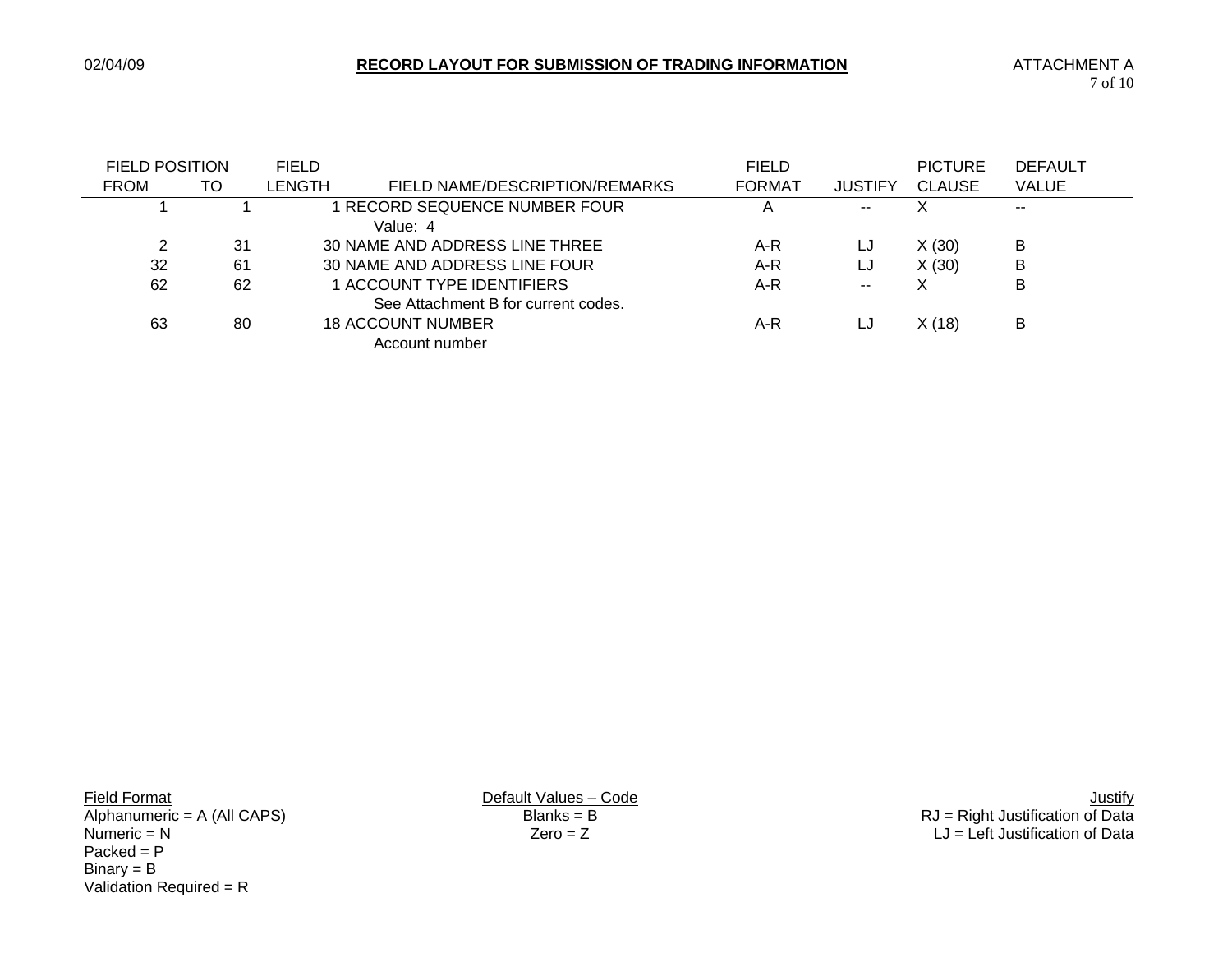| <b>FIELD POSITION</b> |    | <b>FIELD</b> |                                                                           | <b>FIELD</b>  |                | <b>PICTURE</b> | <b>DEFAULT</b> |
|-----------------------|----|--------------|---------------------------------------------------------------------------|---------------|----------------|----------------|----------------|
| <b>FROM</b>           | TO | LENGTH       | FIELD NAME/DESCRIPTION/REMARKS                                            | <b>FORMAT</b> | <b>JUSTIFY</b> | <b>CLAUSE</b>  | <b>VALUE</b>   |
|                       |    |              | RECORD SEQUENCE NUMBER FIVE                                               | Α             | --             | X(1)           | $\sim$         |
|                       |    |              | Value: 5                                                                  |               |                |                |                |
| 2                     | 31 |              | 30 NAME AND ADDRESS LINE FIVE                                             | A-R           | LJ             | X(30)          | в              |
| 32                    | 61 |              | 30 NAME AND ADDRESS LINE SIX                                              | A-R           | LJ             | X(30)          | B              |
| 62                    | 65 |              | 4 PRIME BROKER                                                            | A-R           | LJ             | X(4)           | B              |
|                       |    |              | Clearing number of the account's prime broker.                            |               |                |                |                |
| 66                    | 66 |              | 1 AVERAGE PRICE ACCOUNT                                                   | N-R           | $\sim$         | 9(1)           | Ζ              |
|                       |    |              | $=$ recipient of average price transaction.                               |               |                |                |                |
|                       |    |              | $2$ = average price account itself.                                       |               |                |                |                |
| 67                    | 71 |              | 5 DEPOSITORY INSTITUTION IDENTIFIER                                       | A-R           | LJ             | X(5)           | в              |
|                       |    |              | Identifying number assigned to the account by the depository institution. |               |                |                |                |
| 72                    | 80 |              | 9 FILLER                                                                  | Α             | $ -$           | X(9)           | B              |

 $Packet = P$  $Binary = B$ Validation Required = R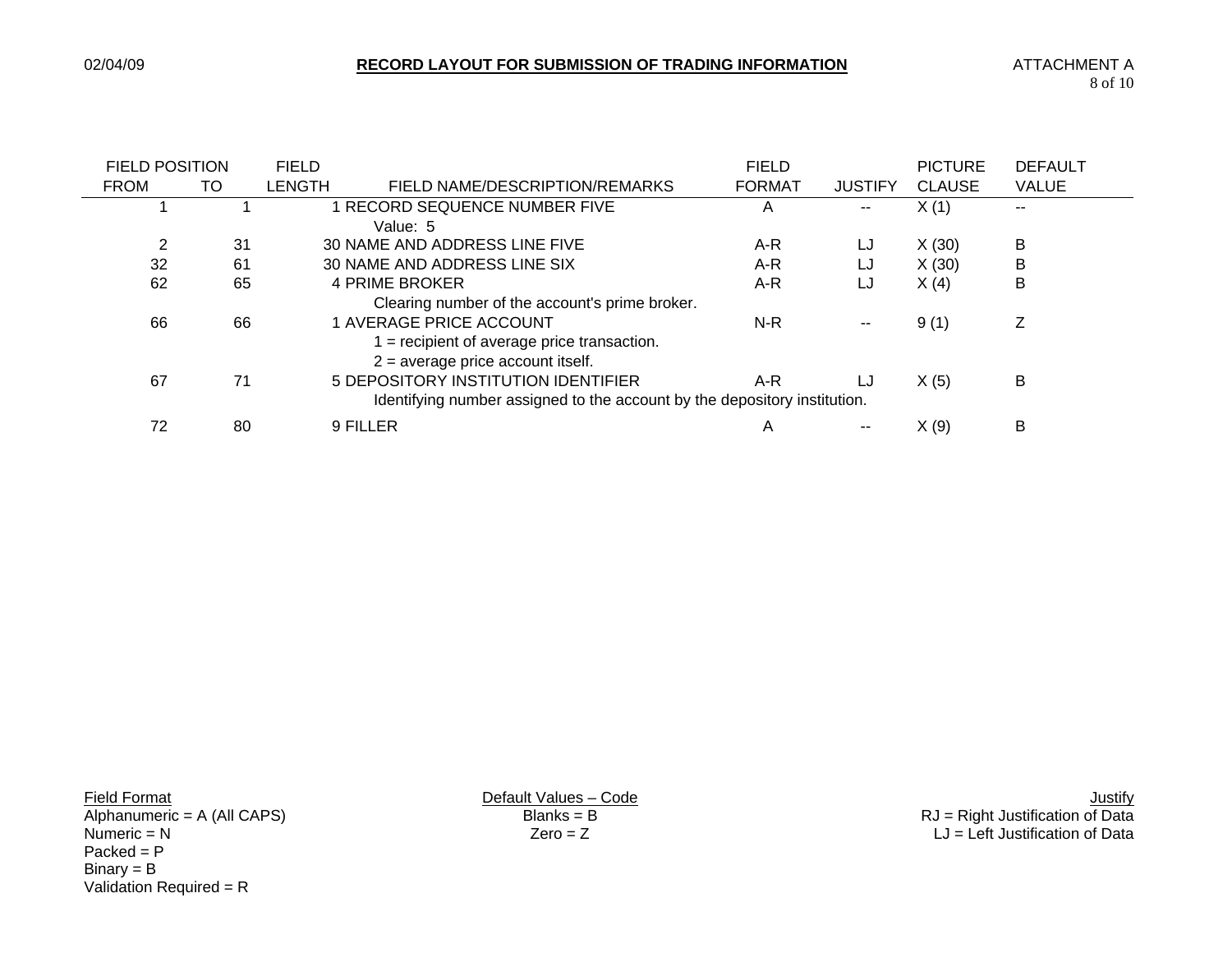| <b>Field Position</b> |    | Field  |                                               | <b>Field Format</b> | Justify   | Default |
|-----------------------|----|--------|-----------------------------------------------|---------------------|-----------|---------|
| From                  | To | Length | <b>Field Name/Description/Remarks</b>         |                     |           | Value   |
|                       |    |        | RECORD SEQUENCE NUMBER SIX                    | A                   |           |         |
|                       |    |        | Value: 6                                      |                     |           |         |
| 2                     | 9  | 8      | DERIVATIVE SYMBOL                             | A                   | LJ        | B       |
|                       |    |        | The symbol assigned to the derivative         |                     |           |         |
|                       |    |        | <b>EXPIRATION</b>                             |                     |           |         |
| 10                    | 15 | 6      | <b>DATE</b>                                   | A                   | --        | В       |
|                       |    |        | The date the option expires. Format is YYMMDD |                     |           |         |
| 16                    | 16 |        | CALL/PUT INDICATOR                            | A                   | $- -$     | B       |
|                       |    |        | $C = Call, P = Put$                           |                     |           |         |
| 17                    | 24 | 8      | <b>STRIKE DOLLAR</b>                          | N                   | <b>RJ</b> | Ζ       |
|                       |    |        | The dollar amount of the strike price         |                     |           |         |
| 25                    | 30 | 6      | <b>STRIKE DECIMAL</b>                         | N                   | <b>RJ</b> | Ζ       |
|                       |    |        | The decimal amount of the strike price        |                     |           |         |
| 31                    | 80 | 50     | <b>FILLER</b>                                 | Α                   | LJ        | B       |

 $Packet = P$  $Binary = B$ Validation Required = R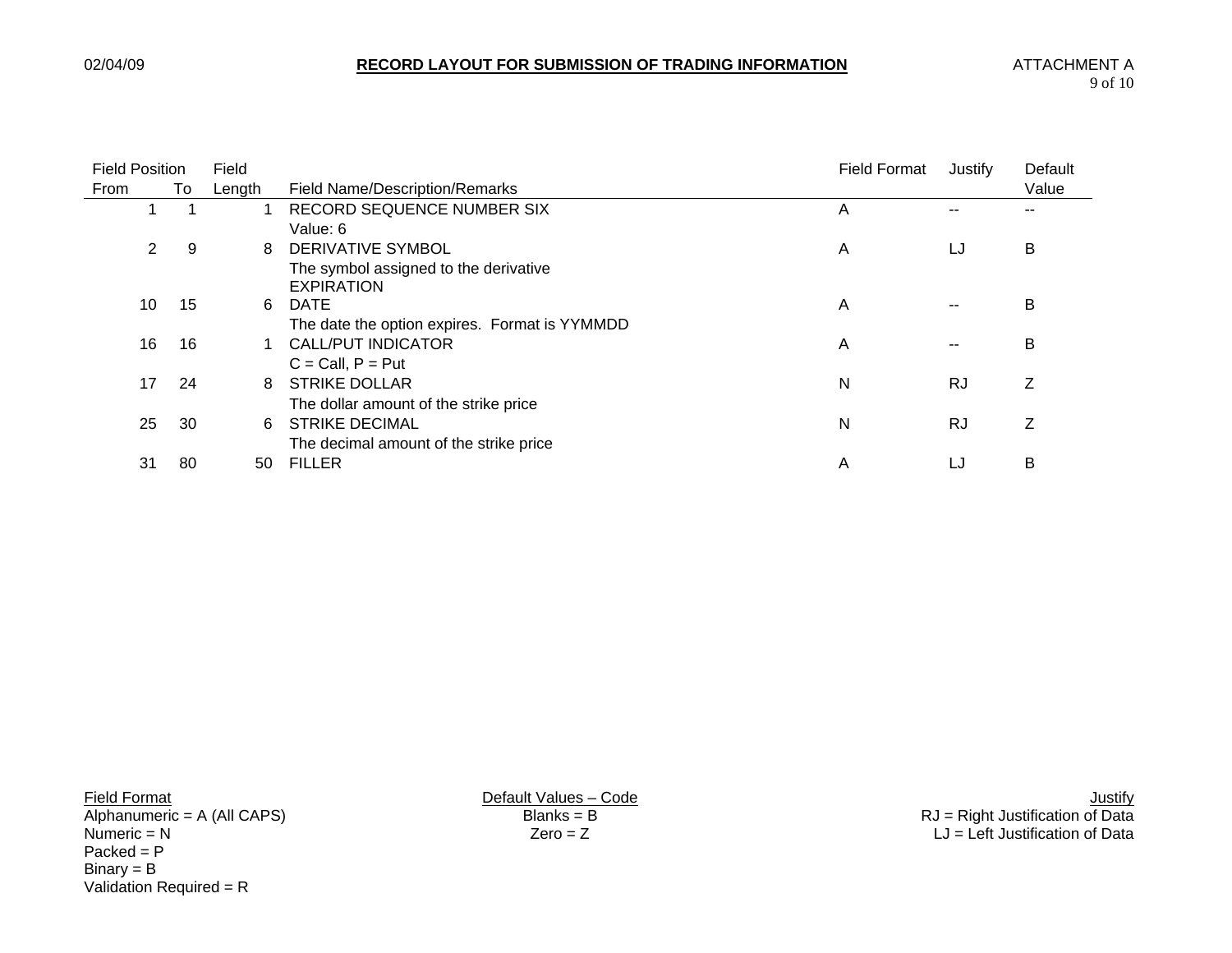-

|                                                                                                                                                                                                                                                                                                                                                                                                                                                                                                                               |    | <b>FIELD</b>  |                                | <b>FIELD</b>  |                | <b>PICTURE</b> | <b>DEFAULT</b> |
|-------------------------------------------------------------------------------------------------------------------------------------------------------------------------------------------------------------------------------------------------------------------------------------------------------------------------------------------------------------------------------------------------------------------------------------------------------------------------------------------------------------------------------|----|---------------|--------------------------------|---------------|----------------|----------------|----------------|
| <b>FROM</b>                                                                                                                                                                                                                                                                                                                                                                                                                                                                                                                   | TO | <b>LENGTH</b> | FIELD NAME/DESCRIPTION/REMARKS | <b>FORMAT</b> | <b>JUSTIFY</b> | <b>CLAUSE</b>  | <b>VALUE</b>   |
|                                                                                                                                                                                                                                                                                                                                                                                                                                                                                                                               |    |               |                                |               | --             |                |                |
|                                                                                                                                                                                                                                                                                                                                                                                                                                                                                                                               |    |               |                                |               |                |                |                |
|                                                                                                                                                                                                                                                                                                                                                                                                                                                                                                                               | 17 |               |                                | N             | RJ             | 9 (16)         | B              |
|                                                                                                                                                                                                                                                                                                                                                                                                                                                                                                                               |    |               |                                |               |                |                |                |
| 18                                                                                                                                                                                                                                                                                                                                                                                                                                                                                                                            | 33 |               |                                | N.            | RJ             | 9(16)          |                |
| <b>FIELD POSITION</b><br>1 TRAILER RECORD DATE<br>One record per submission. Must be the last record on the file. Value: High Values or "9"<br><b>16 TOTAL TRANSACTIONS</b><br>The total number of transactions. This total excludes Header and Trailer Records.<br>16 TOTAL RECORDS ON FILE<br>The total number of 80 byte records. This total includes Header and Trailer Records, but not the Datatrak<br>Header Record (i.e., does not include the first record on the file).<br>34<br>47 FILLER<br>B<br>80<br>X(47)<br>A |    |               |                                |               |                |                |                |
|                                                                                                                                                                                                                                                                                                                                                                                                                                                                                                                               |    |               |                                |               |                |                |                |

 $Packet = P$  $Binary = B$ Validation Required = R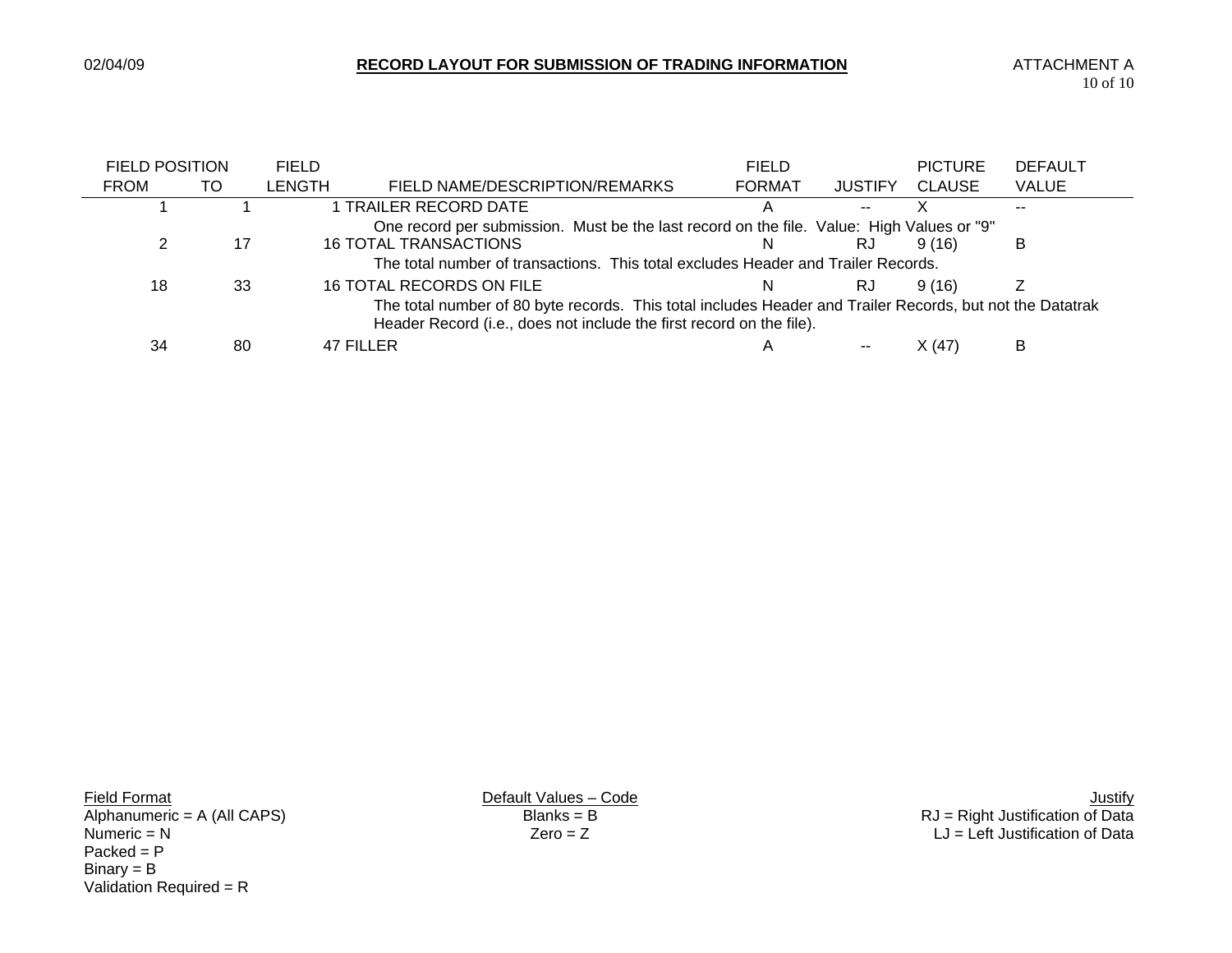| <b>Transaction Type</b>                                                          |                     | <b>Security Type</b> |
|----------------------------------------------------------------------------------|---------------------|----------------------|
|                                                                                  | Equity <sup>*</sup> | Options              |
|                                                                                  |                     |                      |
| Non-Program Trading, Agency                                                      | A                   | С                    |
| Non-Index Arbitrage, Program Trading, Proprietary                                | С                   |                      |
| Index Arbitrage, Program Trading, Proprietary                                    | D                   |                      |
| Index Arbitrage, Program Trading, Individual Investor                            | J                   |                      |
| Non-Index Arbitrage, Program Trading, Individual Investor                        | Κ                   |                      |
| Non-Program Trading, Proprietary                                                 | P                   | F                    |
| Non-Program Trading, Individual Investor                                         | L                   |                      |
| Non-Index Arbitrage, Program Trading, Agency                                     | Y                   |                      |
| Index Arbitrage, Program Trading, Agency                                         | U                   |                      |
| Index Arbitrage, Program Trading, as Agent for Other Member                      | M                   |                      |
| Non-Index Arbitrage, Program Trading, as Agent for Other Member                  | N                   |                      |
| Non-Program Trading, as Agent for Other Member                                   | W                   |                      |
| Specialist                                                                       | S                   | S                    |
| Market-Maker                                                                     |                     | M                    |
| Non-Member Market-Maker/Specialist Account                                       |                     | N                    |
| Stock Specialist - Assignment                                                    |                     | Υ                    |
| Short Exempt, Agency                                                             | B                   |                      |
| Customer Range Account of a Broker/Dealer                                        |                     | B                    |
| <b>Registered Trader</b>                                                         | G                   |                      |
| <b>Error Trade</b>                                                               | Q                   |                      |
| Competing Market Maker Proprietary Transaction: Affiliated w/ Clearing<br>Member | O                   |                      |
| Competing Market Maker: Unaffiliated Member's Competing Market Maker             | Τ                   |                      |

 ∗ Equity securities include those securities that trade like equities (e.g. ETFs and Structured Products).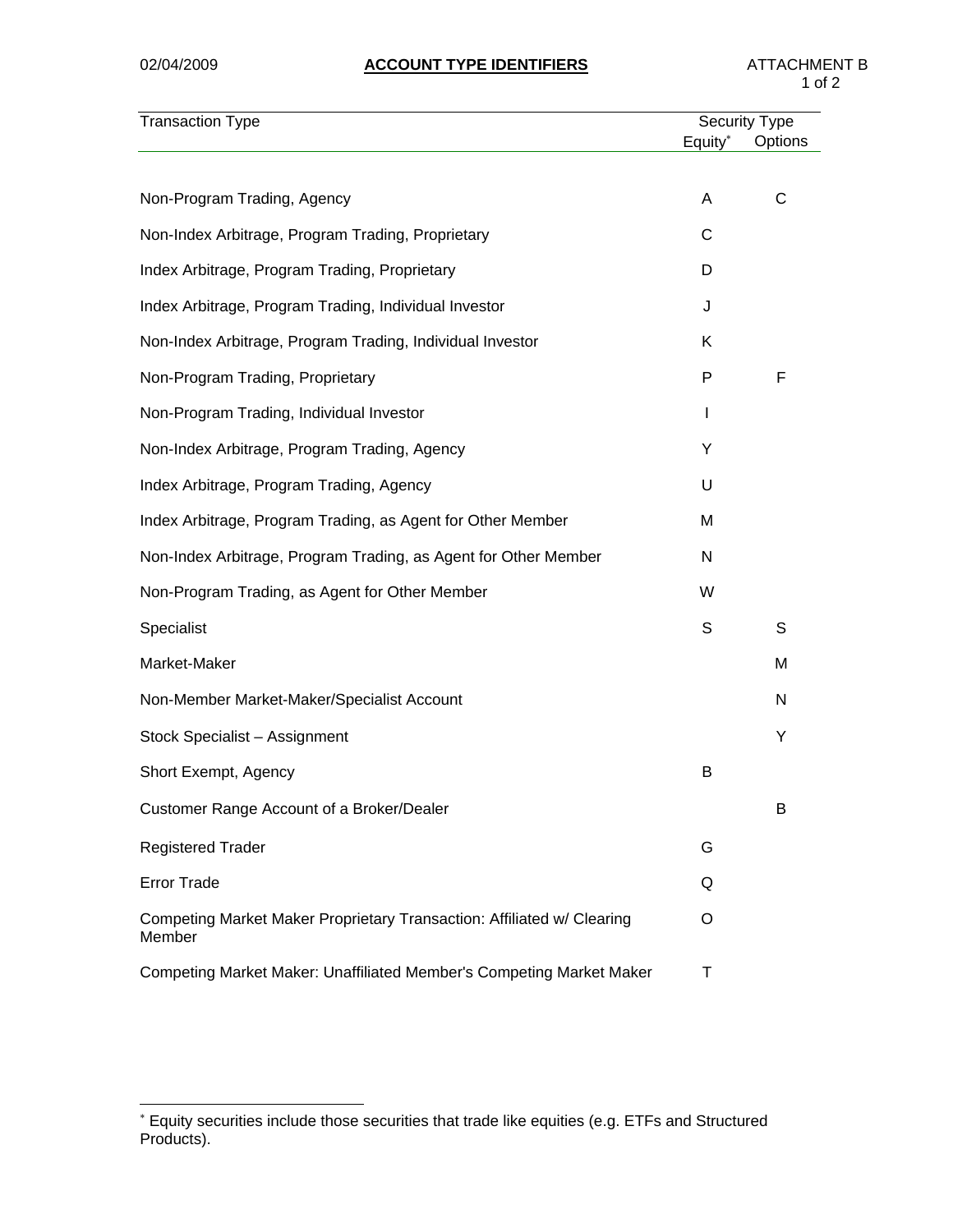| <b>Transaction Type</b>                                                                                                                                                           | <b>Security Type</b> |         |
|-----------------------------------------------------------------------------------------------------------------------------------------------------------------------------------|----------------------|---------|
|                                                                                                                                                                                   | Equity*              | Options |
|                                                                                                                                                                                   |                      |         |
| <b>Competing Market Maker: Non-Member</b>                                                                                                                                         | R                    |         |
| Short Exempt Transaction: Proprietary Account of Clearing Member<br>Organization or Affiliated Member/Member Organization                                                         | Е                    |         |
| Short Exempt Transaction: Proprietary Account of Unaffiliated<br>Member/Member Organization                                                                                       | F                    |         |
| Short Exempt Transaction: Individual Customer Account                                                                                                                             | н                    |         |
| Short Exempt Transaction: Competing Market Maker this is a<br>Member/Member Organization Trading for own account                                                                  | L                    |         |
| Short Exempt Transaction: One Member Acting as Agent for Another<br>Member's Competing Market Maker Account                                                                       | X                    |         |
| Short Exempt Transaction: Account of Non Member Competing Market<br>Maker                                                                                                         | Z                    |         |
| Amex Option Specialist/Market Maker Trading Paired Security                                                                                                                       | $\vee$               |         |
| Registered Trader Market Maker Transaction Regardless of the Clearing<br>Number                                                                                                   |                      | P       |
| Transactions cleared for a NASDAQ market maker that is affiliated w/ the<br>clearing member that resulted from telephone access to the specialist.<br>Amex Only.                  | 3                    |         |
| Transactions cleared for a member's NASDAQ market maker that is not<br>affiliated with the clearing member that resulted from telephone access to<br>the specialist. Amex Only.   | $\overline{4}$       |         |
| Transactions cleared for a non-member NASDAQ market maker that is not<br>affiliated with the clearing member that resulted from telephone access to<br>the specialist. Amex Only. | 5                    |         |

 ∗ Equity securities include those securities that trade like equities (e.g. ETFs and Structured Products).